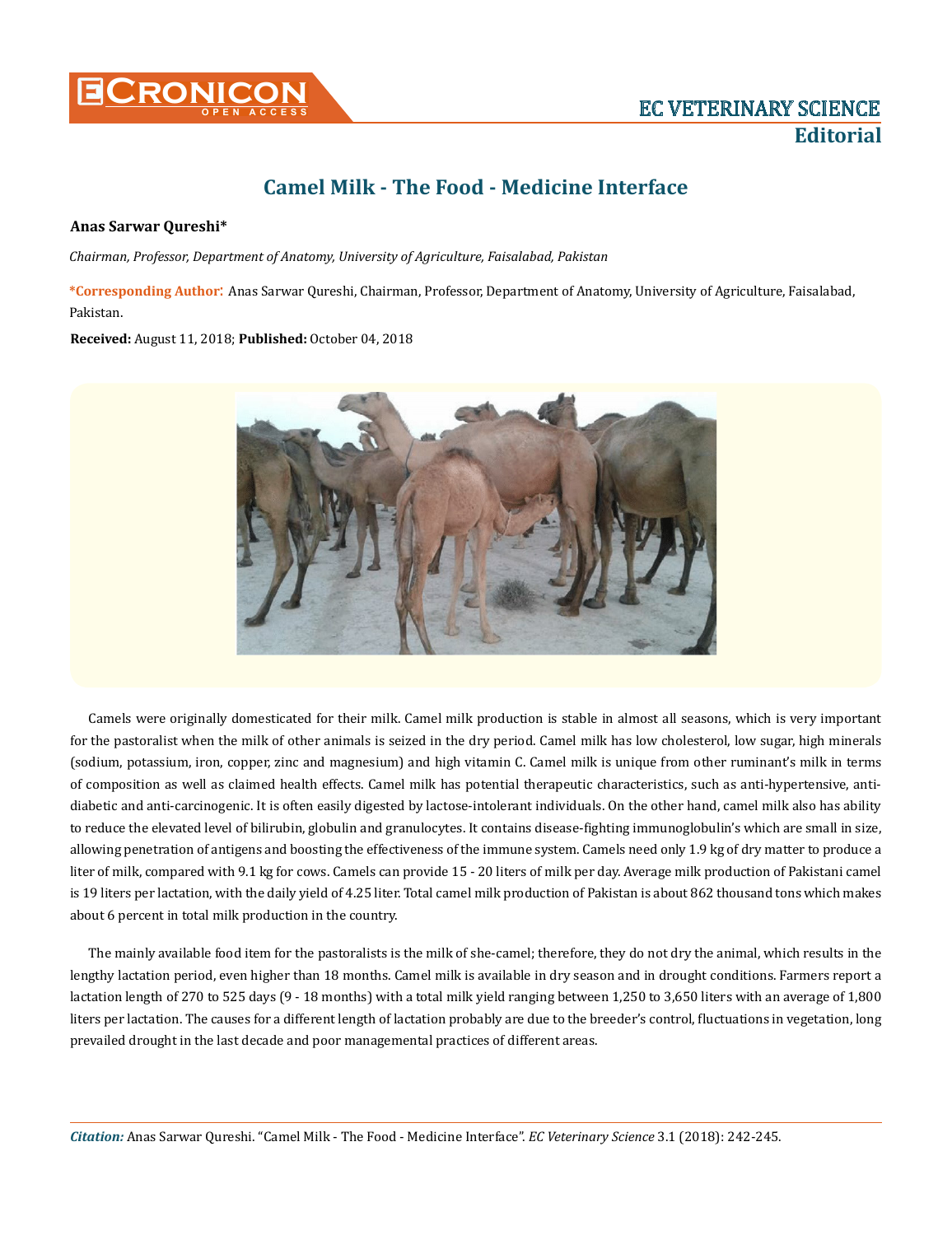The mainstay of a nomad's food is camel milk. It is consumed fresh or soured. She camel is milked twice a day, while young calves are weaned at an age of 9 to 11 months. The camels are milked twice in 24 hrs but 4 times milking is also not uncommon. The camel has a unique capability that it can be milked any time during 24 hrs and six times milking has also been noticed in some animals.

Camel's milk is generally an opaque white color and has a faint sweetish odor and sharp taste, sometimes it can be salty. Its opaque white color because the fats are finely homogenized throughout the milk whereas, the changes in taste are caused by the type of fodder and availability of drinking water. The composition of camel milk varies due to the difference of geographical origin. In general, the average amount of components of camel milk is protein 3.4%; fat 3.5%; lactose 4.4%; ash 0.79%, while water covers 87%.

Camel milk contains 3 to 3.9 percent of protein. Low quantity of β-casein and the lack of β-lactoglobulin. Casein is a major part of the protein in camel milk that constitutes 52 to 87 percent of total milk protein.

The level of dromedary camel milk fat believed to be 2.9 to 5.4 percent and can be reduced from 4.3 to 1.1 percent in the milk of thirsty camels. But a recent study reported camel milk contains only 2% fat which is mainly composed of polyunsaturated fatty acids and omega fats. Camel milk from goats or camels is more digestible for humans.

The major carbohydrate fraction in camel milk is lactose sugar which ranges between 3.3 to 5.80 percent. The nature of vegetation eaten by the camels in desert areas could be a significant factor for extensive variation in lactose contents. Camels generally like to take halophilic plants like Salsa, Acacia and Atriplex to fulfill their physiological necessities of salts. However, in some dromedary varieties of the world lactose contents found to be changed slightly over a period of time. Lactose readily digested by human lactase with no signs of "lactose intolerance".

The total amount of of mineral dromedary camel milk is between 0.60 to 1.0 percent. There are significant fluctuations in minerals level due to the differences in feeding, breed, water intake. Camel milk is a rich source of various minerals like Na, K, Ca, P, Mg, Fe, Zn, and Cu are present in camel milk.

Numerous vitamins such as D, E, A, C and vitamins of B group are found in dromedary camel milk. Camel milk rich in vitamin C. It was revealed that camel milk contained three to five times more vitamin C as compared to bovine milk. The mean value of vitamin C concentration present in camel milk is 34.16 mg/L. It was reported that camel milk contains a higher concentration of niacin (B3) as compared to bovine milk. The low pH due to a higher concentration of vitamin C stabilizes the milk and therefore it can be kept for relatively longer periods without cream layer formation. The availability of relatively higher amount of vitamin C in camel milk is of significant relevance from the nutritional point of view as it exerts powerful anti-oxidant activity.

Vitamin C and important electrolytes like calcium and iron are needed for duodenal acid for calcium absorption in cases of osteoporosis are satisfied by camel milk rapidly passing the stomach, with the acid that is constantly being secreted and the vitamin C (ascorbic acid) increasing the amount of calcium absorbed and deposited in the bones.

A wide range of products is made from camel's milk such as various sour milk, cheese, khoa, butter and ghee etc. Despite common belief in south Asia that camel milk cannot be used to prepare butter and ghee due to the small diameter of fat globules, some local and foreign workers have devised methods to make butter and ghee successfully. Most common milk products made from camel milk are dahi (yoghurt), lassi (sour milk) and kurth (cheese) in northeastern Baluchistan habitats.

Health benefit potentials of camel milk are obtained through a number of bioactive components in camel milk. These components were reported to exist naturally in camel milk or derived from camel milk proteins.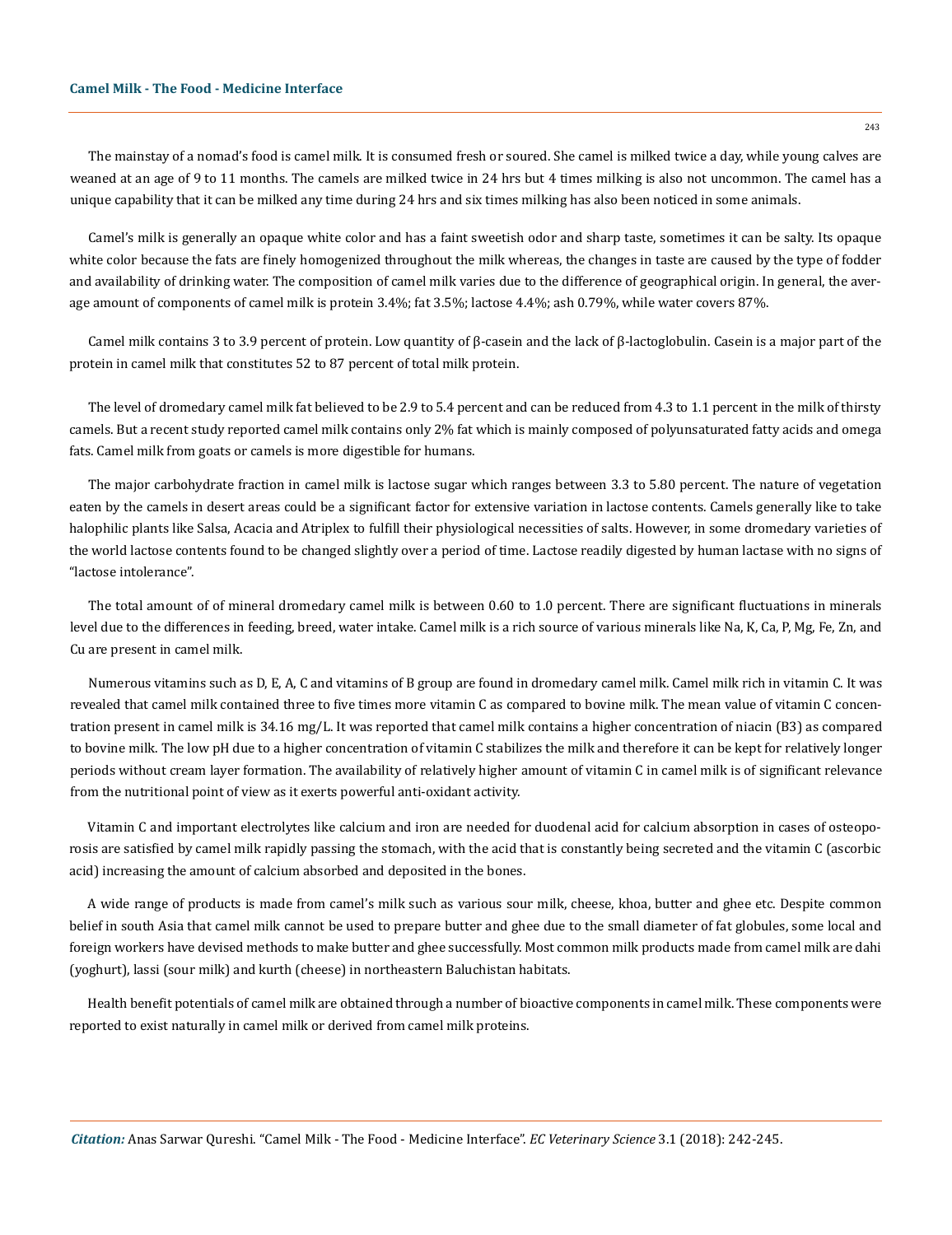The medicinal value of camel milk for a treatment of gastritis, asthma, stomach discomfort, HIV, Hamot (kar), tuberculosis, fever, urinary problems and hepatitis. Pastoralists claimed that camel milk is used to treat a number of illnesses in human beings such as Jaundice, Malaria, Constipation, to clear the stomach, post-partum care of women, to detoxify snake venom and flatulence, because camels browse on various plant species and active agents with therapeutic properties from these plant species are secreted into the milk. The immune system of the camel is stronger than that of human and the small immunoglobulin's pass from the camel milk into the human blood. As immunoglobulins are found in camel milk throughout lactation, drinking milk will provide a tool for combating autoimmune diseases by rehabilitating the immune system rather than is depression.

Currently, the value of camel milk has increased worldwide due to its high therapeutic value for human health. Studies confirmed that the composition of camel's milk is unique in terms of antioxidative factors, antibacterial, antiviral, antifungal and anti-tumor activity, hypoglycaemic, anticancer, to preventive aging, for autoimmune diseases effect.

Diabetes mellitus is characterized by abnormally high blood glucose levels, resulting from low insulin secretion and increased insulin resistance. Diabetes mellitus type 1 caused by autoimmune destruction of insulin-producing beta cells of the pancreas or malfunction of the receptors for insulin on the cell surface. The subsequent lack of insulin leads to increased blood and urine glucose. But as camel milk contains tissue repairing proteins, the problem is cured. Drinking of one liter of camel milk is sufficient can meet daily requirement of insulin (52 U/L) for a moderate diabetic patient.

A comparison between conventionally treated juvenile's diabetes with those also drinking camel milk showed that the group drinking the camel milk had significantly reduced blood sugar and reduced HbA1C levels. Because camel milk has following properties Camel milk has insulin-like activity, regulatory and Immuno-modulatory function on cells.

Camel milk contains antimicrobial enzymes (Lactoferrin and Lactoperoxidase) protective protein like caseins, stronger immune system and smaller immunoglobulins than other ruminants. Lactoferrin has inhibitory activity on both Gram-positive and Gram-negative bacteria in vitro. Antimicrobial effect of raw camel milk and heated milk suggested that the raw milk is more effective. This justified the clue that heat treatment process may have destroyed, at least partially, some of the inhibitory systems present in the milk.

Cohn's disease is a condition that causes inflammation of the digestive system or guts that boosts with autoimmune disease. Camel milk has shown a good effect for treating Cohn's diseases. Autism disease is general terms for a group of complex disorders of brain development. The etiology of many autistic cases is based primarily on autoimmune disease, affecting an intestinal enzyme responsible for the formation of amino acids from the milk protein casein. camel milk has emerged to have potential therapeutic effects in autism. The consumption of camel milk in children suffering from autism showed reduction in autism symptoms and improved motor skills, language, cognition, joint coordination and skin health. Children drinking camel milk have had amazing improvements in their behavior and diets.

Camel milk lacks proteins and thus do not cause the problem of allergies in a sensitive individual. It is also revealed that anti-tumor properties of camel milk are due to strong antimicrobial and anti-oxidative activities that help in reduction of liver inflammation and camel milk is rich with nutrients that are required for healthy liver function.

Camel milk cures both hepatitis B and hepatitis C. The special fat in camel milk soothes the liver and has a beneficial action on chronic liver patients. There is also a possibility that the relatively high concentrations of ascorbic acid in camel milk help in improving liver function.

Camel milk has a higher amount of iron chelating protein known as lactoferrin. This protein removes free iron from joints of arthritic patients thereby improves arthritis.

 $244$